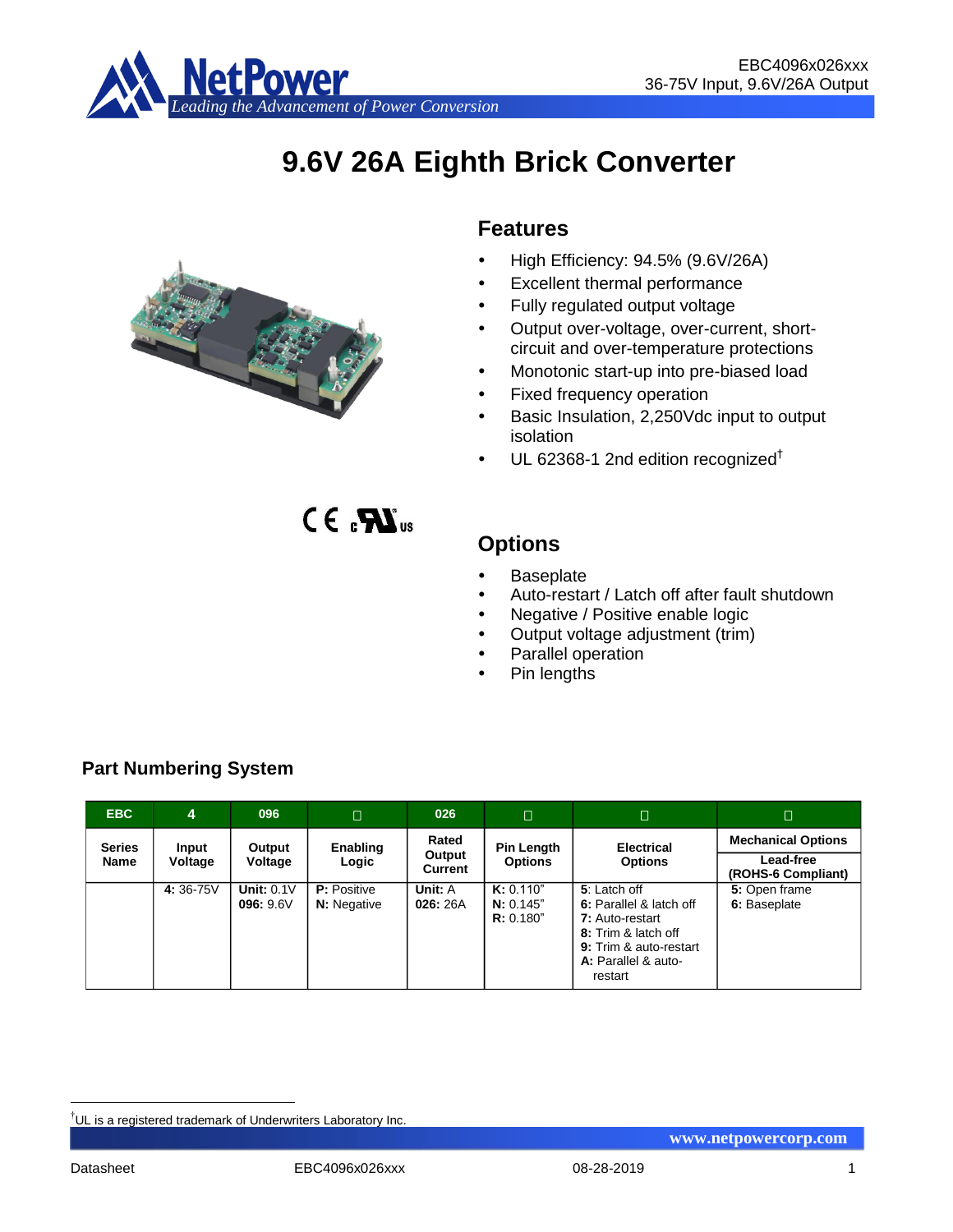

# **Absolute Maximum Rating**

Excessive stresses over these absolute maximum ratings can cause permanent damage to the converter. Operation should be limited to the conditions outlined under the Electrical Specification Section.

| <b>Parameter</b>                                                             | Min    | <b>Max</b> | Unit |
|------------------------------------------------------------------------------|--------|------------|------|
| Input Voltage (continuous)                                                   | $-0.5$ | 75         | Vdc  |
| Input Voltage ( < 100ms, operating)                                          |        | 100        | Vdc  |
| Input Voltage (continuous, non-operating)                                    |        | 100        | Vdc  |
| <b>Operating Ambient Temperature</b><br>(See Thermal Considerations section) | -40    | $85*$      | °С   |
| Storage Temperature                                                          | -55    | 125        | °С   |

*\*Derating curves provided in this datasheet end at 85ºC ambient temperature. Operation above 85ºC ambient temperature is allowed provided the temperatures of the key components or the baseplate do not exceed the limit stated in the Thermal Considerations section.*

# **Electrical Specifications**

These specifications are valid over the converter's full range of input voltage, resistive load, and temperature unless noted otherwise.

#### **Input Specifications**

| <b>Parameter</b>                                                                         | <b>Min</b> | <b>Typical</b> | <b>Max</b> | Unit       |
|------------------------------------------------------------------------------------------|------------|----------------|------------|------------|
| Input Voltage                                                                            | 36         | 48             | 75         | <b>Vdc</b> |
| Input Current                                                                            |            |                | 10         | A          |
| Quiescent Input Current (typical Vin)                                                    |            | 80             | 120        | mA         |
| <b>Standby Input Current</b>                                                             |            |                | 6          | mA         |
| Input Reflected-ripple Current, peak-to-peak<br>(5 Hz to 20 MHz, 12 µH source impedance) |            | 20             |            | mA         |
| Input Turn-on Voltage Threshold                                                          | 34         | 35             | 36         |            |
| Input Turn-off Voltage Threshold                                                         | 32         | 33             | 34         |            |
| Input Voltage ON/OFF Control Hysteresis                                                  |            | c              | 3          |            |

#### **Output Specifications**

| <b>Parameter</b>                                                                                                                                                                                  | <b>Min</b> | <b>Typical</b>       | <b>Max</b>        | Unit            |
|---------------------------------------------------------------------------------------------------------------------------------------------------------------------------------------------------|------------|----------------------|-------------------|-----------------|
| Output Voltage Set Point<br>(typical Vin; full load; $Ta = 25^{\circ}C$ )                                                                                                                         |            | 9.6                  |                   | V               |
| Output Voltage Set Point Accuracy<br>(typical Vin; full load; $Ta = 25^{\circ}C$ )                                                                                                                | $-1.5$     |                      | $+1.5$            | %V <sub>O</sub> |
| Output Voltage Set Point Accuracy (over all conditions)                                                                                                                                           | $-3$       |                      | $+3$              | %Vo             |
| <b>Output Regulation:</b><br>Line Regulation (full range input voltage, 1/2 full load)<br>Load Regulation(full range load, typical Vin)<br>Temperature (Ta = -40 $^{\circ}$ C to 85 $^{\circ}$ C) |            | 0.05<br>0.05<br>0.05 | 0.2<br>0.2<br>0.1 | %Vo             |
| Output Ripple and Noise Voltage<br><b>RMS</b><br>Peak-to-peak (5 Hz to 20 MHz bandwidth, typical Vin)                                                                                             |            |                      | 60<br>150         | mVrms<br>mVp-p  |
| <b>Output Current</b>                                                                                                                                                                             | $\Omega$   |                      | 26                | A               |
| <b>Output Power</b>                                                                                                                                                                               | $\Omega$   |                      | 249.6             | W               |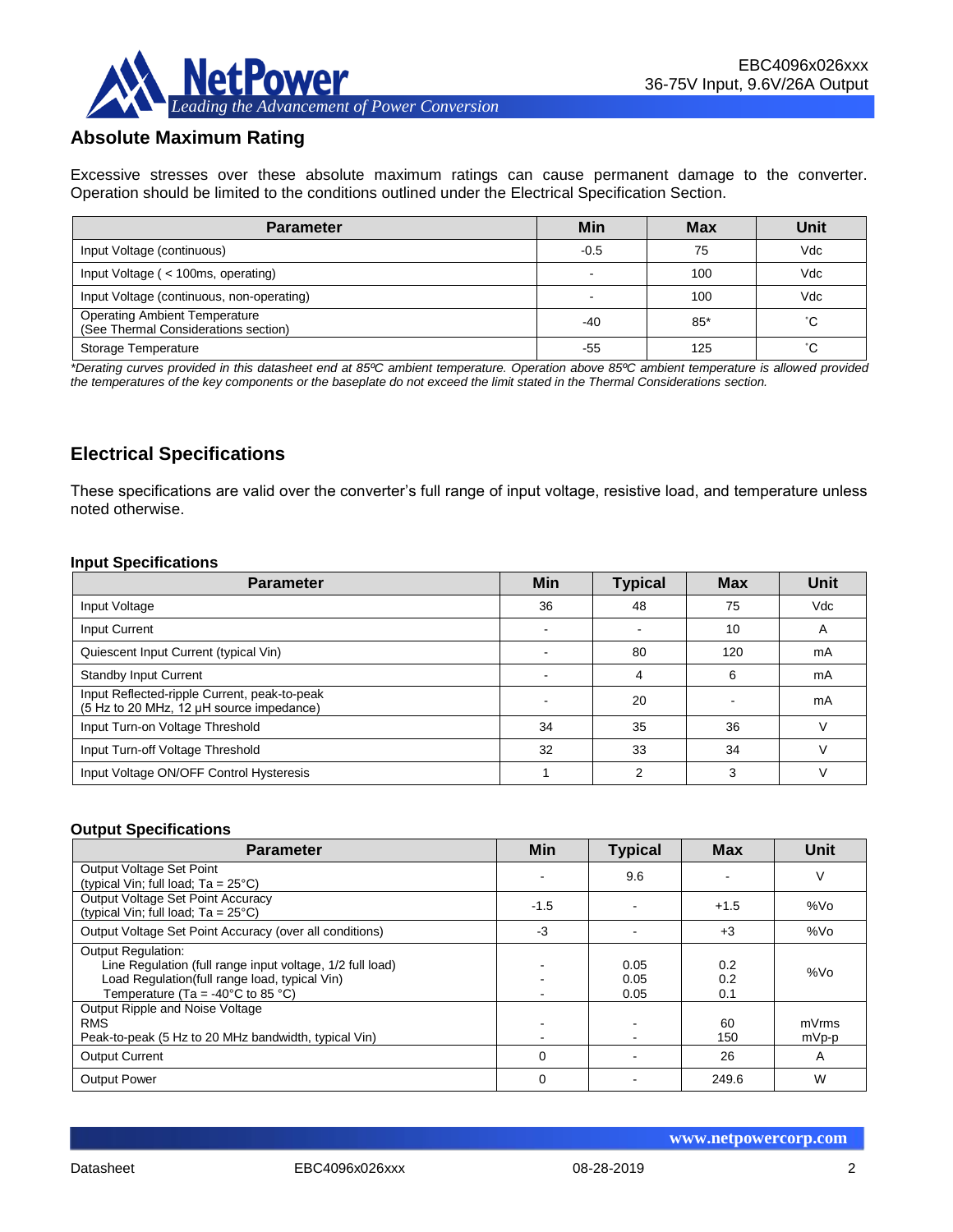

#### **Output Specifications (Continued)**

| <b>Parameter</b>                                                                                                                                                                                             | <b>Min</b> | <b>Typical</b> | <b>Max</b> | Unit                  |
|--------------------------------------------------------------------------------------------------------------------------------------------------------------------------------------------------------------|------------|----------------|------------|-----------------------|
| Efficiency<br>(typical Vin; full load; $Ta = 25^{\circ}C$ )                                                                                                                                                  |            | 94.5           |            | $\%$                  |
| <b>Output Ripple Frequency</b>                                                                                                                                                                               | 450        | 500            | 550        | kHz                   |
| <b>External Load Capacitance</b>                                                                                                                                                                             |            |                | 10,000     | μF                    |
| Startup Delay, duration from enabling signal to Vo reaches 10% of its set<br>point.<br>(typical Vin; full load; $Ta = 25^{\circ}C$ )                                                                         |            | 2.5            |            | ms                    |
| Startup Time, duration for Vo to rise from 10% of its set point to within its<br>regulation band.<br>(typical Vin; full load; $Ta = 25^{\circ}C$ )                                                           |            | 17             |            | ms                    |
| <b>Output Over Current Protection Set Point</b>                                                                                                                                                              | 31         | 39             | 47         | A                     |
| Output Over Voltage Protection Set Point                                                                                                                                                                     | 11         | 12.5           | 14         | V                     |
| Output Trim Range in % of typical Vo                                                                                                                                                                         | 93         |                | 110        | $\%$                  |
| <b>Dynamic Response</b><br>(typical Vin; Ta = $25^{\circ}$ C; load transient 0.1A/ $\mu$ s)<br>Load steps from 50% to 75% of full load:<br>Peak deviation<br>Settling time (within 10% band of Vo deviation) |            | 2<br>200       |            | %V <sub>O</sub><br>μs |
| Load step from 75% to 50% of full load<br>Peak deviation<br>Settling time (within 10% band of Vo deviation)                                                                                                  |            | 2<br>200       |            | %Vo<br>μs             |

#### **General Specifications**

| <b>Parameter</b>                                                                                                | Min | <b>Typical</b> | <b>Max</b> | <b>Unit</b>  |
|-----------------------------------------------------------------------------------------------------------------|-----|----------------|------------|--------------|
| Remote Enable                                                                                                   |     |                |            |              |
| Logic Low:                                                                                                      |     |                |            |              |
| $ION/OFF = 1.0mA$                                                                                               | 0   |                | 1.2        |              |
| $VON/OFF = 0.0V$                                                                                                |     |                | 1.0        | mA           |
| Logic High:                                                                                                     |     |                |            |              |
| $ION/OFF = 0.0µA$                                                                                               | 3.5 |                | 15         | V            |
| Leakage Current                                                                                                 |     |                | 50         | μA           |
| <b>Isolation Capacitance</b>                                                                                    |     | 4.7            |            | nF           |
| <b>Insulation Resistance</b>                                                                                    | 10  |                |            | $M\Omega$    |
| Calculated MTBF (Telecordia SR-332, 2011, Issue 3), full load, 40°C,<br>60% upper confidence level, typical Vin |     | 7.2            |            | $10^6$ -hour |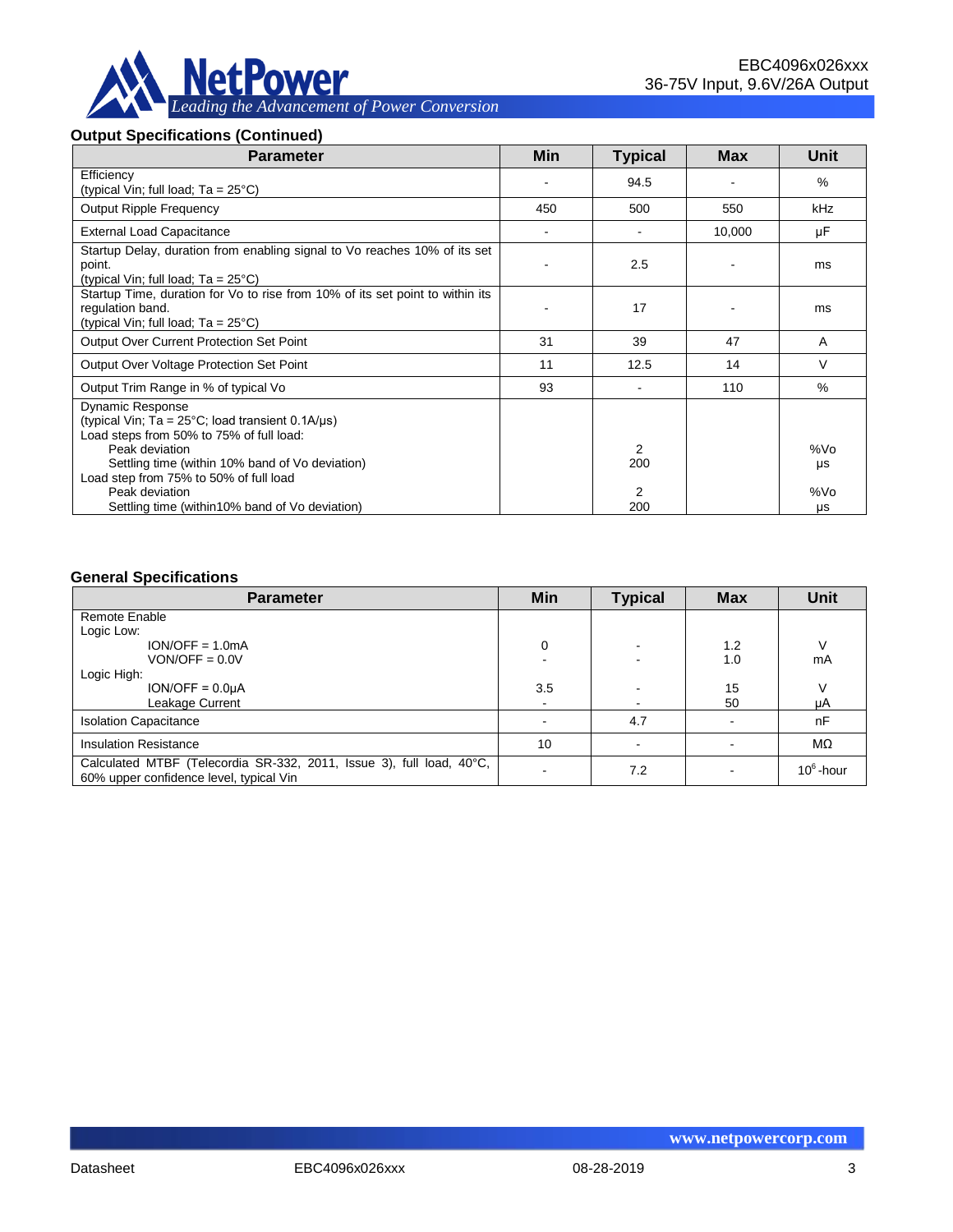

# **Characteristic Curves**



**Figure 5.** Output Ripple Voltage at Full Load

**Figure 6.** Start-Up from Enable Control (typical Vin, zero load, 1,000µF external output capacitance)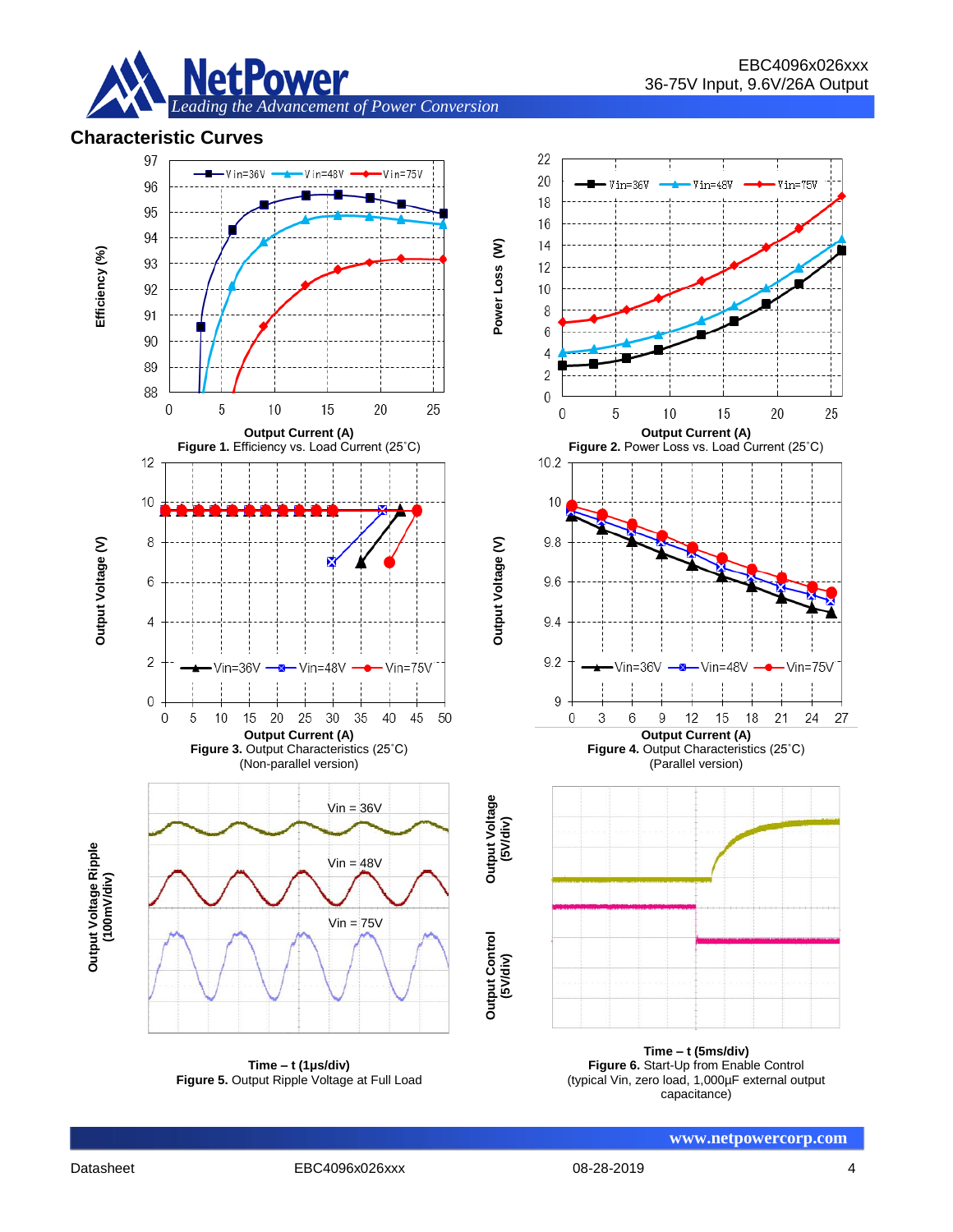



**Time – t (200μs/div) Figure 7.** Transient Load Response (typical Vin, load current steps from 75% to 50% at a slew rate  $0.1A/\mu s$ 



**Figure 9**. Current Derating Curve for Airflow Direction 3 (Ref. Fig. 10 for Airflow Direction; typical Vin, open frame)



**Time – t (200μs/div) Figure 8.** Transient Load Response (typical Vin, load current steps from 50% to 75% at a slew rate  $0.1A/\mu s$ 



**Figure 10.** Thermal Image for Airflow Direction 3 (21A output, 55°C ambient, 200 LFM, typical Vin, open frame, unit soldered onto a fixture board)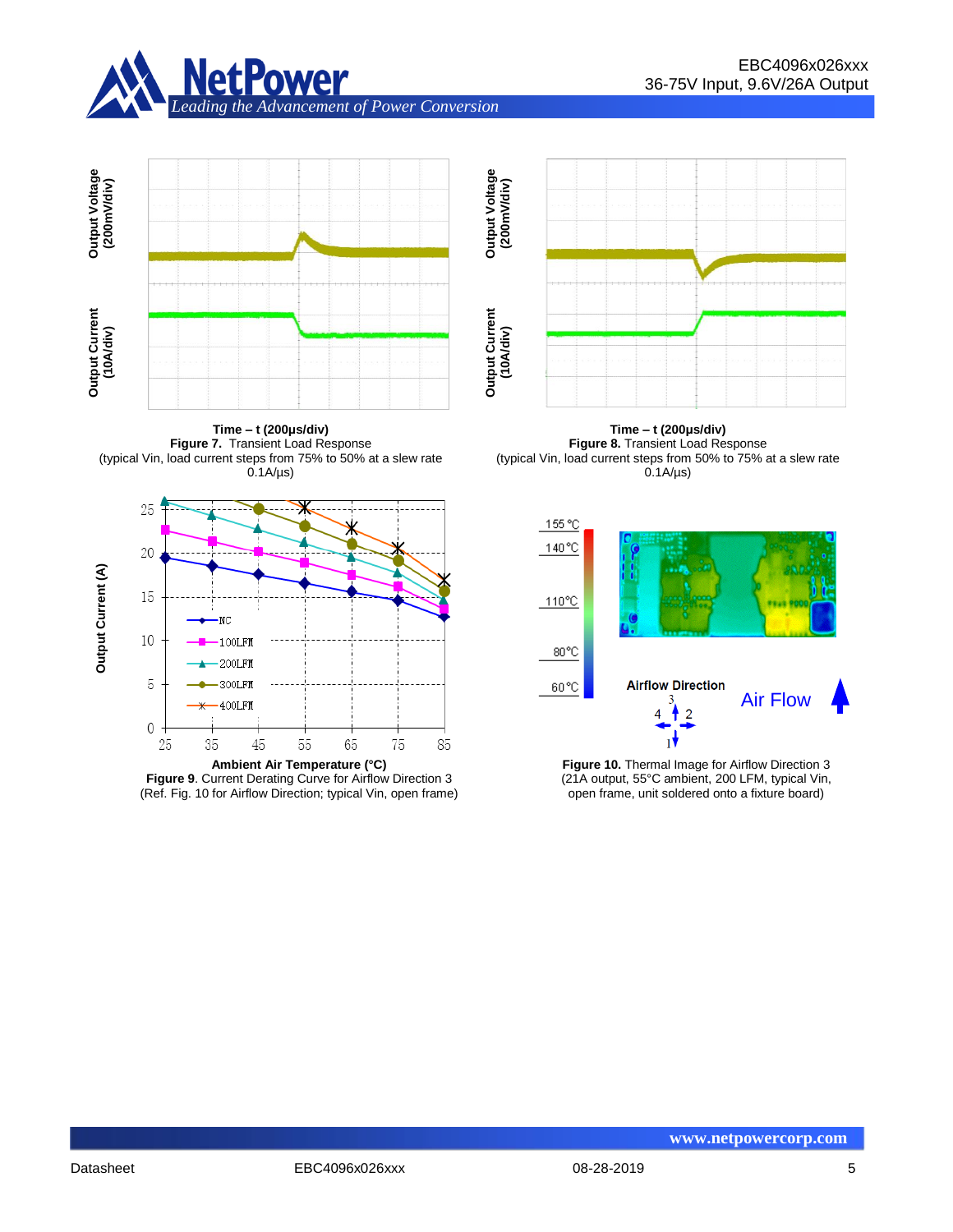

# **Feature Descriptions**

#### **Remote ON/OFF**

The converter can be turned on and off by changing the voltage between the ON/OFF pin and Vin(-). The EBC4 Series of converters are available with factory selectable positive logic and negative logic.

For the negative control logic, the converter is ON when the ON/OFF pin is at a logic low level and OFF when the ON/OFF pin is at a logic high level. For the positive control logic, the converter is ON when the ON/OFF pin is at a logic high level and OFF when the ON/OFF pin is at a logic low level.

With the internal pull-up circuitry, a simple external switch between the ON/OFF pin and Vin(-) can control the converter. A few example circuits for controlling the ON/OFF pin are shown in Figures 11, 12 and 13.

The logic low level is from 0V to 1.2V and the maximum sink current during logic low is 1mA. The external switch must be capable of maintaining a logic-low level while sinking up to this current. The logic high level is from 3.5V to 15V. The converter has an internal pull-up circuit that ensures the ON/OFF pin at a high logic level when the leakage current at ON/OFF pin is no greater than 50μA.



**Figure 11.** Opto Coupler Enable Circuit







**Figure 13.** Direct Logic Drive

#### **Output Voltage Adjustment (optional)**

Output Voltage Adjustment (trim) function is an optional feature. If this feature is selected, a trim pin is available at the output side of the EBC4 converter. The trim pin allows the user to adjust down or up the output voltage set point through an external resistor connected between the Trim pin and  $Vo(-)$  or  $Vo(+)$ pin. The output voltage trim range is 93% to 110% of the specified typical output voltage.

The circuit configuration for trim down operation is shown in Figure 14. To decrease the output voltage, the value of the external resistor should be

$$
Rdown = (\frac{511}{\Delta} - 10.22)(k\Omega)
$$

Where

$$
\Delta = (\frac{|Vnom - Vadj|}{Vnom}) \times 100
$$

And

V*nom* = Typical Output Voltage V*adj* = Adjusted Output Voltage

The circuit configuration for trim up operation is shown in Figure 15. To increase the output voltage, the value of the resistor should be

$$
Rup = \left(\frac{5.11\text{Vol}(100 + \Delta)}{1.225\Delta} - \frac{511}{\Delta} - 10.22\right)(k\Omega)
$$

**Where** 

V*o* = Typical Output Voltage

As the output voltage at the converter output terminals are higher than the specified typical level when using the trim up and/or remote sense functions, it is important to make sure that the voltage at the output terminals does not exceed the maximum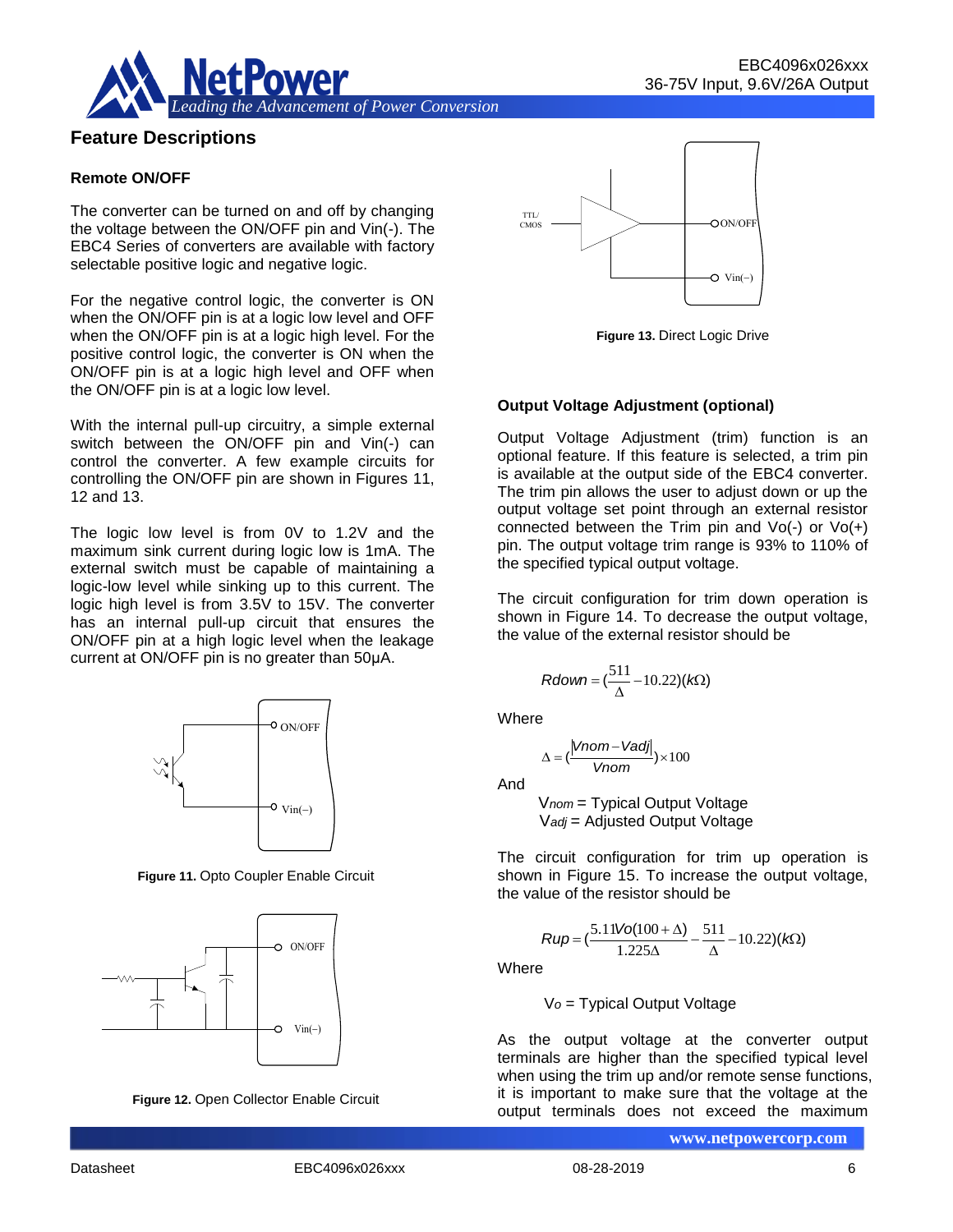

power rating of the converter as given in the Specifications table.



**Figure 14.** Circuit to Decrease Output Voltage



**Figure 15.** Circuit to Increase Output Voltage

# **Parallel Operation (optional)**

EBC4 converters with the parallel option selected can operate in parallel to meet higher system power demand or provide redundant power for higher system reliability. This feature allows the output voltage to droop with the output current. Such droop characteristic enhances the accuracy of the load sharing. It's desirable to have impedance balance of all converters' output power traces for better current sharing. To have synchronized start-up of all modules in parallel operation, the parallel feature should be accompanied by the latch-off protection feature if the output of the modules in parallel will be directly connected together. An Oring diode or Oring FET should be used at each converter output when both parallel and auto-restart options are selected.

#### **Input Under-Voltage Lockout**

This feature prevents the converter from starting until the input voltage reaches the turn-on voltage threshold, and keeps the converter running until the input voltage falls below the turn-off voltage threshold. Both turn-on and turn-off voltage thresholds are defined in the Input Specifications table. The hysteresis prevents oscillations.

## **Output Over-Current Protection (OCP)**

This converter can be ordered in either latch-off or auto-restart version upon OCP, OVP, and OTP.

With the latch-off version, the converter will latch off when the load current exceeds the limit. The converter can be restarted by toggling the ON/OFF switch or recycling the input voltage.

With the auto-restart version, the converter will operate in a hiccup mode (repeatedly try to restart) until the cause of the over-current condition is cleared.

## **Output Over-Voltage Protection (OVP)**

With the latch-off version, the converter will latch off when the output voltage exceeds the limit. The converter can be restarted by toggling the ON/OFF switch or recycling the input voltage.

With the auto-restart version, the converter will operate in a hiccup mode (repeatedly try to restart) until the cause of the over-voltage condition is cleared.

#### **Over Temperature Protection (OTP)**

With the latch-off version, the converter will shut down and latch off if an over-temperature condition is detected. The converter has a temperature sensor located at a carefully selected position, which represents the thermal condition of key components of the converter. The thermal shutdown circuit is designed to turn the converter off when the temperature at the sensor reaches 120°C. The module can be restarted by toggling the ON/OFF switch or recycling the input voltage.

With the auto-restart version, the converter will resume operation after the converter cools down.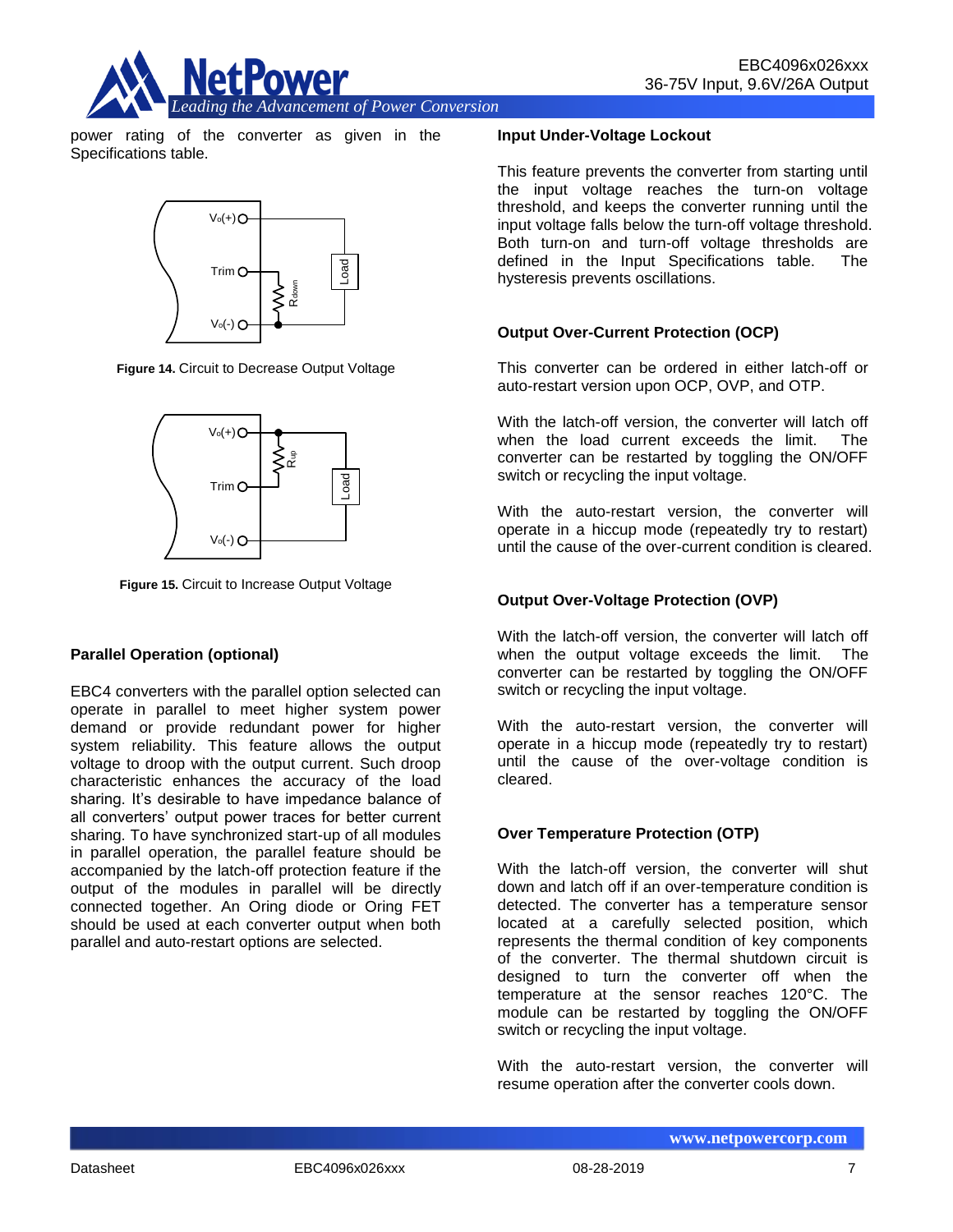

# **Design Considerations**

As with any DC/DC converter, the stability of the EBC4 converters may be compromised if the source impedance is too high or inductive. It's desirable to keep the input source ac-impedance as low as possible. Although the converters are designed to be stable without adding external input capacitors for typical source impedance, it is recommended to add 100  $\mu$ F low ESR electrolytic capacitors at the input of the converter for each 100W output power, which reduces the potential negative impact of the source impedance on the converter stability. These electrolytic capacitors should have sufficient RMS current rating over the operating temperature range.

The converter is designed to be stable without additional output capacitors. To further reduce the output voltage ripple or improve the transient response, additional output capacitors are often used in applications. When additional output capacitors are used, a combination of ceramic capacitors and tantalum/polymer capacitors shall be used to provide good filtering while assuring the stability of the converter.

# **Safety Considerations**

The EBC4 Series of converters is designed in accordance with EN 62368 Safety of Information Technology Equipment Including Electrical Equipment. The converters are recognized by UL in both USA and Canada to meet the requirements in UL 62368, Safety of Information Technology Equipment and applicable Canadian Safety Requirement, and ULc 62368. Flammability ratings of the PWB and plastic components in the converter meet 94V-0.

To protect the converter and the system, an input line fuse is highly recommended on the un-grounded input end.

# **Thermal Considerations**

The EBC4 Series of converters can operate in various thermal environments. Due to the high efficiency and optimal heat distribution, these converters exhibit excellent thermal performance.

The maximum allowable output power of any power

converter is usually determined by the electrical design and the maximum operating temperature of its components. The EBC4 Series of converters have been tested comprehensively under various conditions to generate the derating curves with the consideration for long term reliability.

The thermal derating curves are highly influenced by the test conditions. One of the critical variables is the interface method between the converter and the test fixture board. There is no standard method in the industry for the derating tests. Some suppliers use sockets to plug in the converter, while others solder the converter into the fixture board. It should be noted that these two methods produce significantly different results for a given converter. When the converter is soldered into the fixture board, the thermal performance of the converter is significantly improved compared to using sockets due to the reduction of the contact loss and the thermal impedance from the pins to the fixture board. Other factors affecting the results include the board spacing, construction (especially copper weight, holes and openings) of the fixture board and the spacing board, temperature measurement method and ambient temperature measurement point. The thermal derating curves in this datasheet are obtained using a PWB fixture board and a PWB spacing board with no opening, a board-to-board spacing of 1", and the converter is soldered to the test board with thermal relieves.

Note that the natural convection condition was measured at 0.05 m/s to 0.15 m/s (10ft./min. to 30 ft./min.

#### **Heat Transfer without a Baseplate**

With single-board DC/DC converter designs, convection heat transfer is the primary cooling means for converters without a baseplate. Therefore, airflow speed should be checked carefully for the intended operating environment. Increasing the airflow over the converter enhances the heat transfer via convection.

Figure 16 shows a recommended temperature monitoring point for open frame modules. For reliable operation, the temperature at this location should not continuously exceed 120 °C.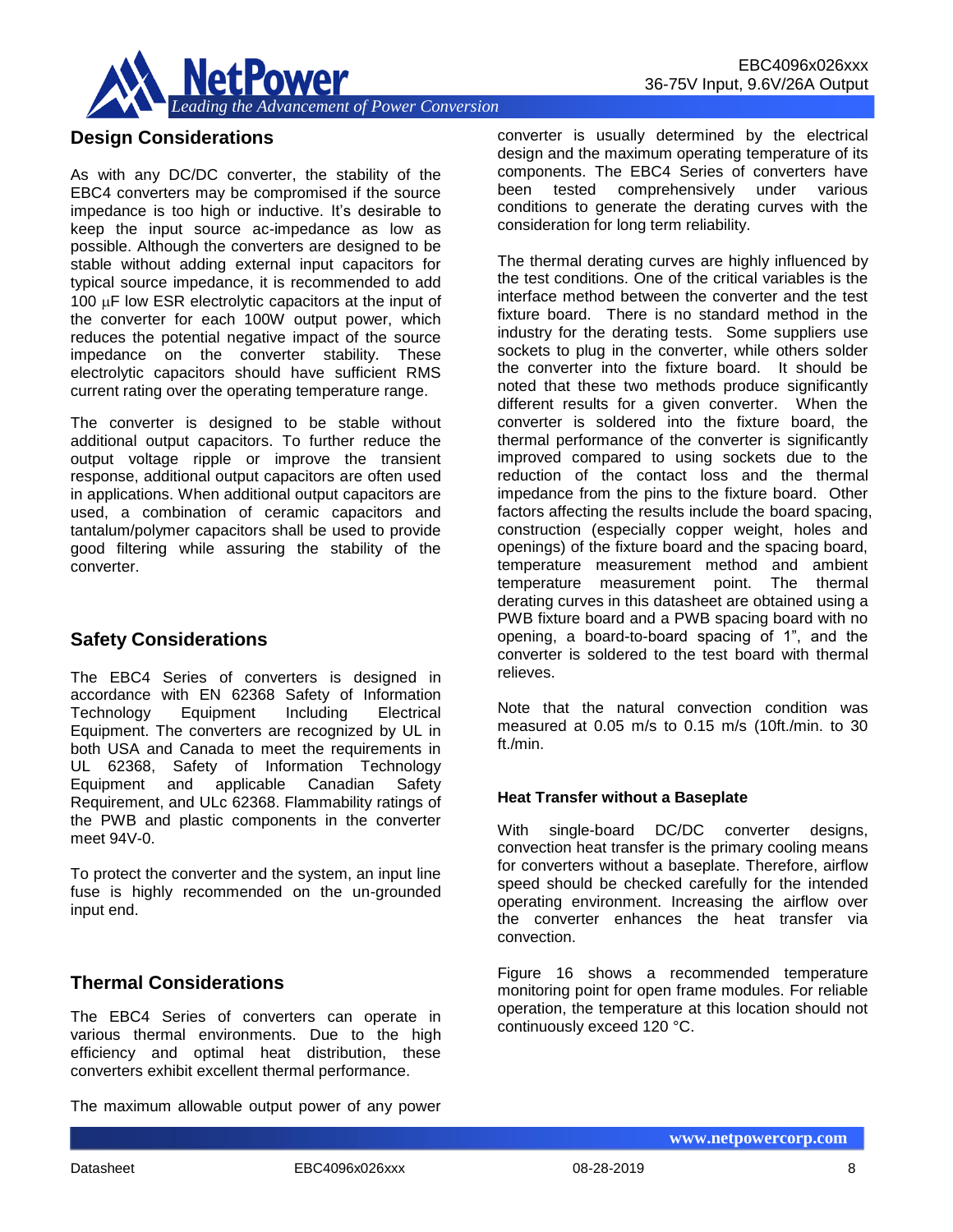



**Figure 16.** Temperature Monitoring Locations

#### **Heat Transfer with a Baseplate**

The EBC4 Series of converters has the option of using a baseplate for enhanced thermal performance.

The typical height of the converter with the baseplate option is 0.50''. The use of an additional heatsink or cold-plate can further improve the thermal performance of the converter. With the baseplate option, an additional heatsink can be attached to the converter using M3 screws.

For reliable operation, the baseplate temperature should not continuously exceed 100 °C

# **EMC Considerations**

The EMC performance of the converter is related to the layout and filtering design of the customer board. Careful layout and adequate filtering around the converter are important to confine noise generated by the switching actions in the converter and to optimize system EMC performance.